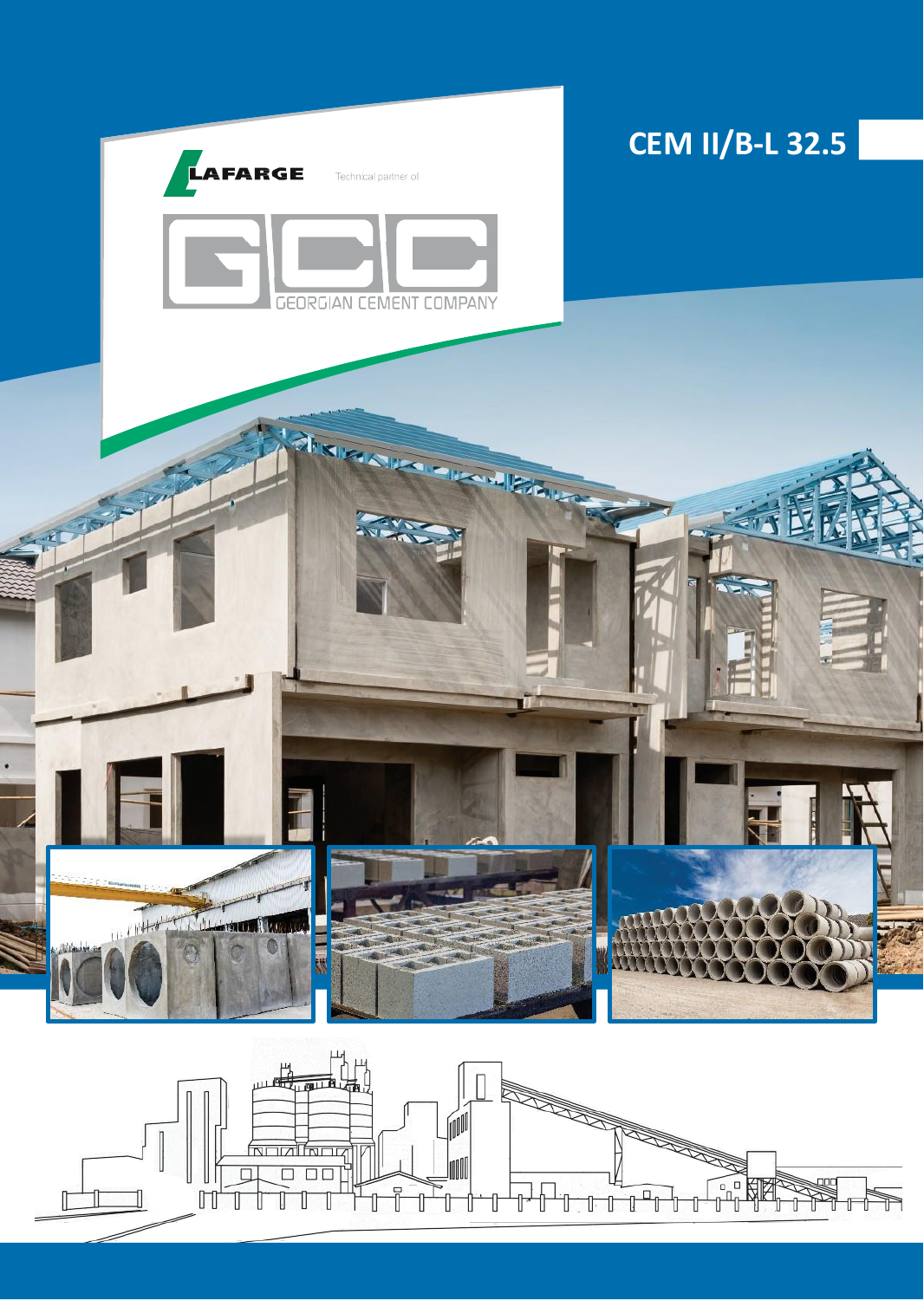## **CEM II/B-L 32.5**

## Product use:

- Durable concrete production of a wide range of hardness (B 7,5-B25 class)
	- Arrangement-installation of moderate loading foundation
- arrangement of floors, rigging of floor and ceilings
	- Manufacture of solutions for layer works
- Manufacture of solutions for plastering works
- Conducting a wide range of external and internal works allows us to reduce the timing of the pattern removal, to increase the rotation of the pattern while making small items

## Product's superiority

- Convenience when working with concrete / solutions mixture at the expense of high adhesion and uniformity
- Improved, convenient lay-out, and maintenance of features over time
- Efficient distribution of concrete mixture on the whole range of the pattern
- High adhesion with surfaces while carrying out plastering works, at even low temperatures at the expense of dynamics of quick hardening
- Reduced timing of construction works due to quick hardening of concrete
- Ability of easy distribution of concrete mixture on the whole range of the pattern.
	- The high quality of texture of concrete items
- It does not require extra effort to level the surfaces
	- ecologically pure cement

## Health and security

The chemical composition of the cement is in full compliance with sanitaryepidemiological regimen in terms of harmful substances requiring the quality of the given building material.

When working with cement it is necessary to avoid contact with the eyes and skin, do not inhale dust and use appropriate protective clothing, gloves, eyes and face protectors.